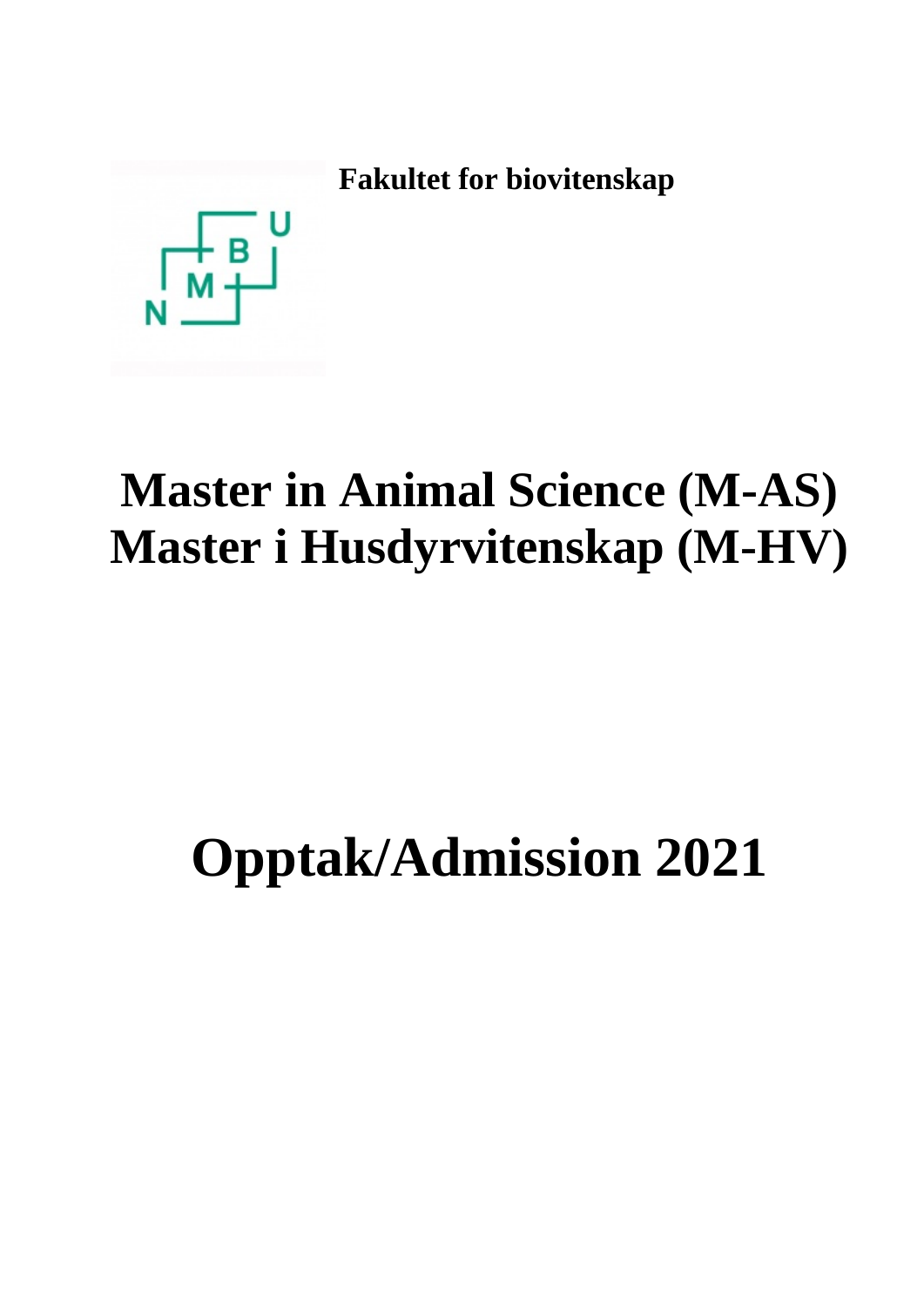#### **Master in Animal Science/Master i husdyrvitenskap**

A master's degree is awarded on 120 credits. Equivalent of two years full study. Three areas of specialization are offered: Animal Breeding, Animal Ethology and Animal Nutrition.

#### **The following requirements must be fulfilled:**

- A compulsory thesis of 30 or 60 credits
- Compulsory course STAT210 (Design of Experiments and Analysis of Variance, 5 ECTS)
- Minimum 50 ECTS in Animal Science courses, where minimum 35 ECTS must be at 300level, at least 25 of these must be within the area of specialization.
- Additional courses at 300 (or 200) level (Up to 40 credits).

| Relevant courses for all fields of specialization    |                                                       |                |                                         |  |  |
|------------------------------------------------------|-------------------------------------------------------|----------------|-----------------------------------------|--|--|
| Code                                                 | <b>Name</b>                                           | <b>ECTS</b>    | When                                    |  |  |
| <b>BIN302</b>                                        | High throughput phenotyping for precision farming     | 10             | Autumn                                  |  |  |
| <b>BINT301*</b>                                      | Internship                                            | 5/10/15        | All year                                |  |  |
| HFX315*                                              | <b>Smart Livestock Production</b>                     | 10             | Autumn                                  |  |  |
| <b>SDG300*</b>                                       | Sustainable development goals in plant and animal     | 5              | <b>January</b>                          |  |  |
| $SDG301^{1}$                                         | Klimakalkulatorer for plante- og husdyrproduksjoner   | 5              | Spring                                  |  |  |
|                                                      | 1) Given in Norwegian in 2021/2022                    |                |                                         |  |  |
| <b>Specialization - Animal Breeding and Genetics</b> |                                                       |                |                                         |  |  |
| Code                                                 | <b>Name</b>                                           | <b>ECTS</b>    | When                                    |  |  |
| <b>BIN300</b>                                        | <b>Statistical Genomics</b>                           | 10             | Spring                                  |  |  |
| <b>BIN301*</b>                                       | Genomic and pedigree-base prediction of genetic value | 10             | <b>Autumn</b>                           |  |  |
| <b>BIN310</b>                                        | Selected Topics in Genome Analysis                    | 10             | Autumn                                  |  |  |
| <b>BIO321</b>                                        | Population Genetics and Molecular Evolution           | 10             | Autumn                                  |  |  |
| <b>BIO322</b>                                        | <b>Molecular Genomics</b>                             | 10             | Autumn                                  |  |  |
| <b>HFA300*</b>                                       | <b>Animal Breeding Plans</b>                          | 10             | <b>Spring</b>                           |  |  |
| HFA303*                                              | <b>Biological Aspects of Animal Breeding</b>          | 5              | Autumn                                  |  |  |
| <b>TIE A 204</b>                                     | Theour and Application of Inhusoding Managament       | 1 <sub>0</sub> | $I_{\text{max}} + \Lambda_{\text{max}}$ |  |  |

| ПГАЗО4                                           | Theory and Application of Indreeding Management            | TÛ          | $J$ une $+$ August |  |  |
|--------------------------------------------------|------------------------------------------------------------|-------------|--------------------|--|--|
| <b>HFA304-B</b>                                  | Theory and Application of Inbreeding Management            | 5           | June               |  |  |
|                                                  | Specialization - Animal Ethology and Welfare               |             |                    |  |  |
| Code                                             | <b>Name</b>                                                | <b>ECTS</b> | When               |  |  |
| <b>HET300</b>                                    | <b>Scientific Methods in Ethology</b>                      | 10          | <b>Autumn</b>      |  |  |
| <b>HET301</b>                                    | The Biology of Animal Stress and Its Implications for      | 10          | <b>Spring</b>      |  |  |
| <b>ZOOL310</b>                                   | <b>Behavioural and Population Ecology</b>                  | 10          | Autumn             |  |  |
| Specialization - Animal Nutrition and Physiologi |                                                            |             |                    |  |  |
| Code                                             | <b>Name</b>                                                | <b>ECTS</b> | When               |  |  |
| <b>HFE302*</b>                                   | <b>Nutrition and Diet Optimisation in Ruminants</b>        | 15          | June+Autumn        |  |  |
| <b>HFE303*</b>                                   | <b>Nutrition and Optimisation of Diets for Monogastric</b> | 5           | <b>Autumn</b>      |  |  |
| <b>HFE305</b>                                    | <b>Feed Manufacturing Technology</b>                       | 10          | Aug+ Autumn        |  |  |
| <b>HFE306</b>                                    | <b>Advanced Feed Manufacturing Technology</b>              | 5           | Januar             |  |  |
| <b>HFE308</b>                                    | Optimalization of Feed Processing for Different Animal     | 10          | <b>Spring</b>      |  |  |
| <b>HFE310</b>                                    | Management of Production, Risk and Innovation in Feed      | 10          | Spring             |  |  |
| <b>HFE314*</b>                                   | <b>Experimental animal nutrition and physiology</b>        | 10          | <b>Spring</b>      |  |  |
| <b>HFX306*</b>                                   | <b>Feeding and Production Diseases in Cattle</b>           | 5           | <b>January</b>     |  |  |

\*Courses that can be included in "Sivilagronom Husdyr" but are available for all students. Courses **highlighted in bold** are recommended within each area of specialization